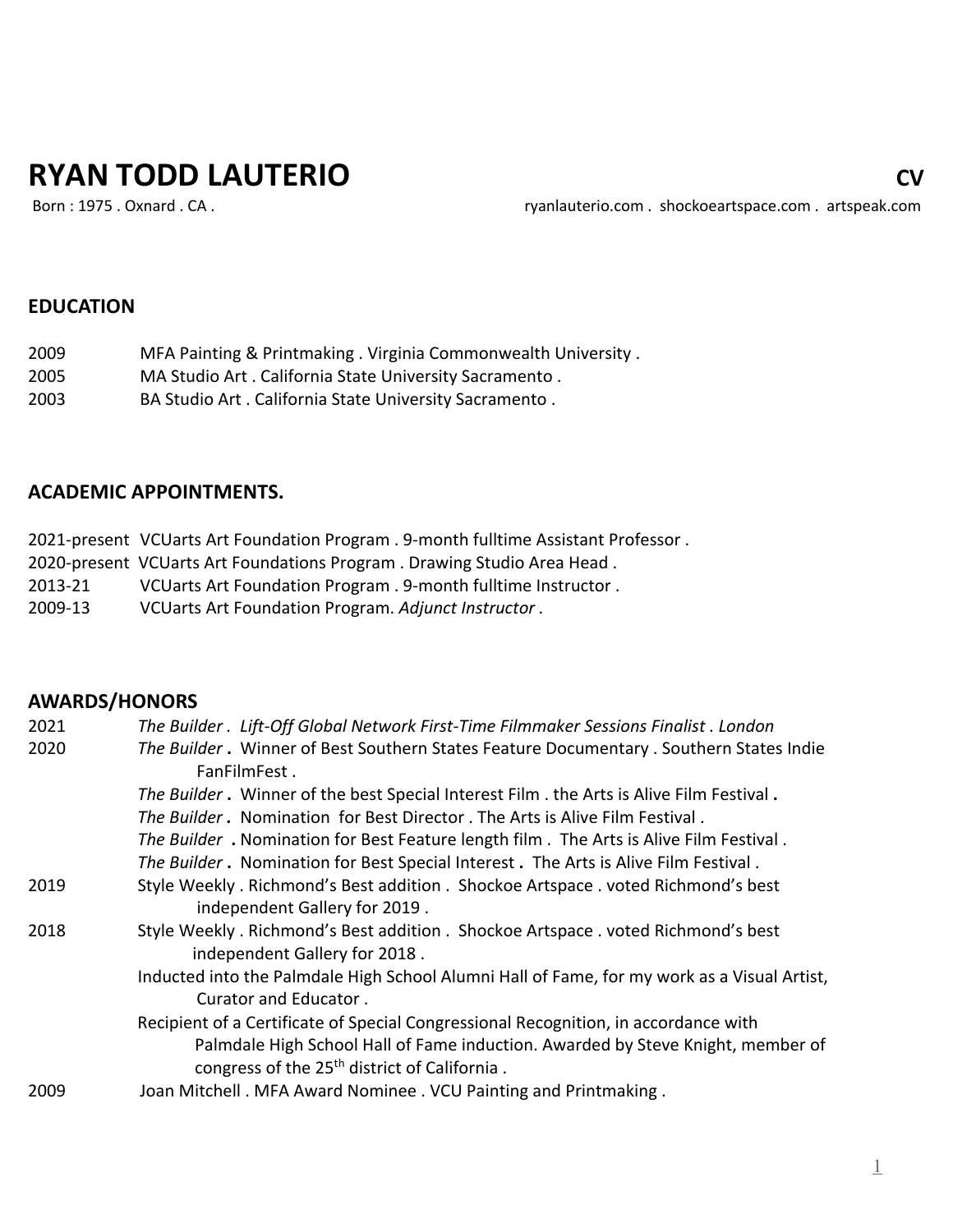|      | VCU Graduate Teaching Assistantship . spring .                   |
|------|------------------------------------------------------------------|
| 2008 | Covington International Travel Scholarship . Richmond VA.        |
|      | VCU Graduate Teaching Assistantship . spring and fall.           |
| 2007 | VCU Graduate Teaching Assistantship. fall.                       |
| 2006 | Jurors Award: Golden Bear. California State Fair. Sacramento CA. |
|      | George Hargrave Award. BOLD EXPRESSIONS. Sacramento CA.          |
| 2005 | JAM Inc. Studio Arts Award, Sacramento CA.                       |
|      | Best of Show: Union Purchase Award Show, Sacramento CA,          |
| 2004 | JAM Inc. Studio Arts Award . Sacramento CA.                      |
|      | Increase Robinson Memorial Fellowship Award. Sacramento CA.      |
|      | Best of Show: Union Purchase Award Show . Sacramento CA.         |
| 2003 | Fredrick M. Peyser Sr. Prize: Painting . Sacramento CA.          |
|      | Award of Merit: California State Fair . Sacramento CA.           |
|      | Arts Bridge Scholarship selection . Sacramento CA.               |
|      |                                                                  |

## **SELECTED INTERNATIONAL EXHIBITIONS**

2021 The Builder . OFFICIAL SELECTION Festival Del Cinema Di Cefalu . Italy. The Builder . Lift-OFF GLOBAL NETWORK FIRST-TIME FILMAKER SESSIONS . London (on-line) . 2020 The Builder . Lift-OFF GLOBAL NETWORK FIRST-TIME FILMAKER SESSIONS . London (on-line).

## **SELECTED NATIONAL EXHIBITIONS**

| 2022 | Double Life. Group Exhibition. Participating artists. Allana Clarke. Maria Gaspar. Ryan Lauterio.<br>Virginia Lee Montgomery . Eleanor Oakes . Aki Sasamoto . Bailey Scieszka . Kenneth Tam . Cody<br>Vanderkaay. Elaine Jacob Gallery. Wayne State University. Detriot MI. |
|------|-----------------------------------------------------------------------------------------------------------------------------------------------------------------------------------------------------------------------------------------------------------------------------|
| 2020 | The Builder Screening. Southern States Indie FanFilmFest. Spring 2020 Mississippi                                                                                                                                                                                           |
|      | The Builder Screening. Friends of Oshkosh Film Festival, The Roxy Super club Oshkosh,<br>Wisconsin.                                                                                                                                                                         |
|      | The Builder Screening . Art is Alive Film Festival . Milwaukee, Wisconsin                                                                                                                                                                                                   |
|      | The Builder. Image Journal. Summer stage Series.                                                                                                                                                                                                                            |
| 2019 | The Builder . Screening twice at Current art Fair . Richmond VA . Redskins Training Facility.                                                                                                                                                                               |
|      | Bon Voyage. Group exhibition. Endeavor Gallery. Richmond VA                                                                                                                                                                                                                 |
| 2018 | Endeavor: 3 Year Anniversary . Group exhibition . Endeavor Gallery . Richmond VA.                                                                                                                                                                                           |
| 2017 | Endeavor: 2 Year Anniversary . Group exhibition . Endeavor Gallery . Richmond VA.                                                                                                                                                                                           |
|      | Homeward Bound. First annual Juried Triennial. Taubman Museum of Art. Roanoke VA.                                                                                                                                                                                           |
|      | (Curated by, Bradley Sumrall, Chief Curator of the Ogden Museum of Southern Art)                                                                                                                                                                                            |
|      | New Waves 2017. Juried Exhibition . Virginia Museum of Contemporary Art. Virginia Beach VA.<br>curated by Ken Harman).                                                                                                                                                      |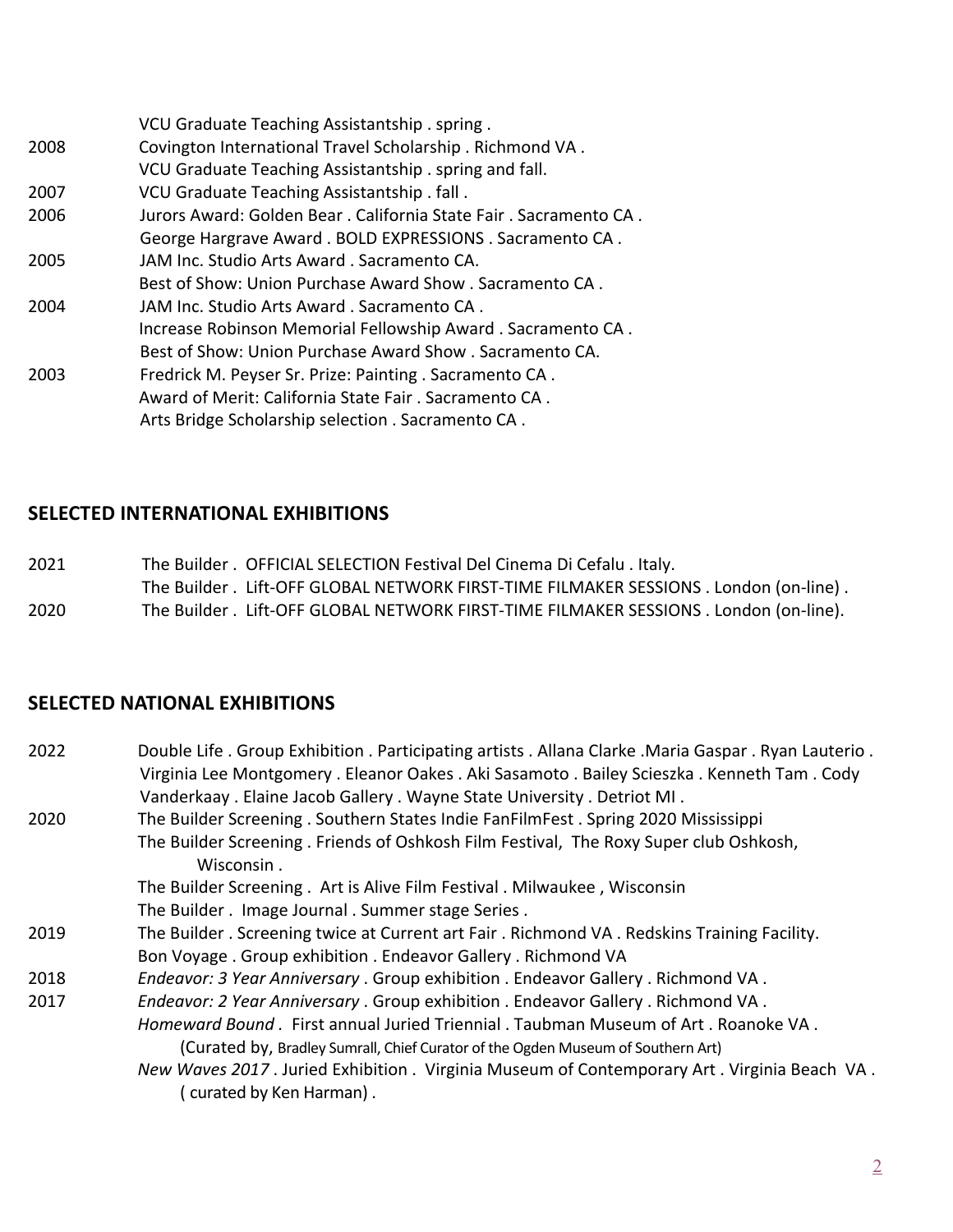| 2015 | Gary Futures II, collaborative exhibition . Atlantis Gallery . Richmond VA.                 |
|------|---------------------------------------------------------------------------------------------|
| 2013 | New American Paintings . Juried Exhibition in Print . Issue 106.                            |
| 2009 | For Lovers, Denise Bibro Fine Art, Inc., New York NY                                        |
|      | Gary Futures Annex Space . collaborative installation . The Nerve Gallery . Pittsburgh PA . |
|      | (solo). Kingdom Compossible. Anderson Gallery. Richmond VA.                                 |
| 2008 | LIFT OFF! . Plant Zero . Richmond VA .                                                      |
| 2007 | Unanimous Head Apparatus . FAB Gallery . Richmond VA.                                       |
| 2006 | Pink Week. juried show (invitation only). Cricket Engine Gallery. Oakland CA.               |
|      | Pink Week. juried show. Deep Gallery. Sacramento CA.                                        |
|      | Bold Expressions . juried show with catalogue . Sacramento Fine Arts Center.                |
|      | Carmichael CA.                                                                              |
|      | California State Fair . juried Fine Arts competition with catalogue . Sacramento CA.        |
| 2005 | (solo). In Time, Out of Time. Else Gallery. Sacramento CA.                                  |
|      | Graduate Award Show. juried exhibition . Else Gallery . Sacramento CA.                      |
|      | Union Purchase Award Show. juried exhibition . Union Gallery. Sacramento CA.                |
| 2004 | (solo). Recent Works. El Camino Art Gallery. Sacramento CA.                                 |
|      | (solo). Sustained Collision . Else Gallery . Sacramento CA.                                 |
|      | Tsunami Masquerade . Art Sculpture Lab . California State University . Sacramento CA .      |
|      | Graduate Award Show . juried exhibition . Else Gallery . Sacramento CA .                    |
|      | Union Purchase Award Show . juried exhibition . Union Gallery . Sacramento CA.              |
| 2003 | Can Art Be Taught?. invitational coinciding with symposium . Else Gallery . Sacramento CA.  |
|      | Deja Vu or Not? . Else Gallery . Sacramento CA.                                             |
|      | (solo). New Works. Utrecht Art Gallery. Sacramento CA.                                      |
|      | Undergraduate Student Award Show . juried exhibition . Else Gallery . Sacramento CA .       |
|      | California State Fair. juried Fine Arts competition with catalogue. Sacramento CA.          |
|      | Union Purchase Award Show . juried exhibition . Union Gallery . Sacramento CA.              |
|      | Group Show . Utrecht Art Gallery . Sacramento CA.                                           |
| 2002 | Interruptions in Normalcy . two-person collaborative installation . Installation Space .    |
|      | Sacramento CA.                                                                              |
|      | From Various Systems . California State University Library . Sacramento CA.                 |
|      | Advanced Painting Show . California State University . Sacramento CA.                       |

## **RESEARCH/ PROFESSIONAL EXPERIENCE/ PUBLIC SECTOR**

2011- present *Founder/ Director/Curator* . Shockoe Artspac . a 501 c3 in Richmond VA .

Responsibilities include: curating exhibitions, promoting exhibitions, handling artwork sales, and installing exhibition work and gallery maintenance. Running Artist Talk. Over seeing a 16-person volunteer staff. Developed 4000 square feet of exhibition space, including a second building called Shockoe Artspace Studios. This space host two resident artist studios, a podcast recording studio for Co Hosted Shockoe Artspeak , as well as a modular exhibition workshop space .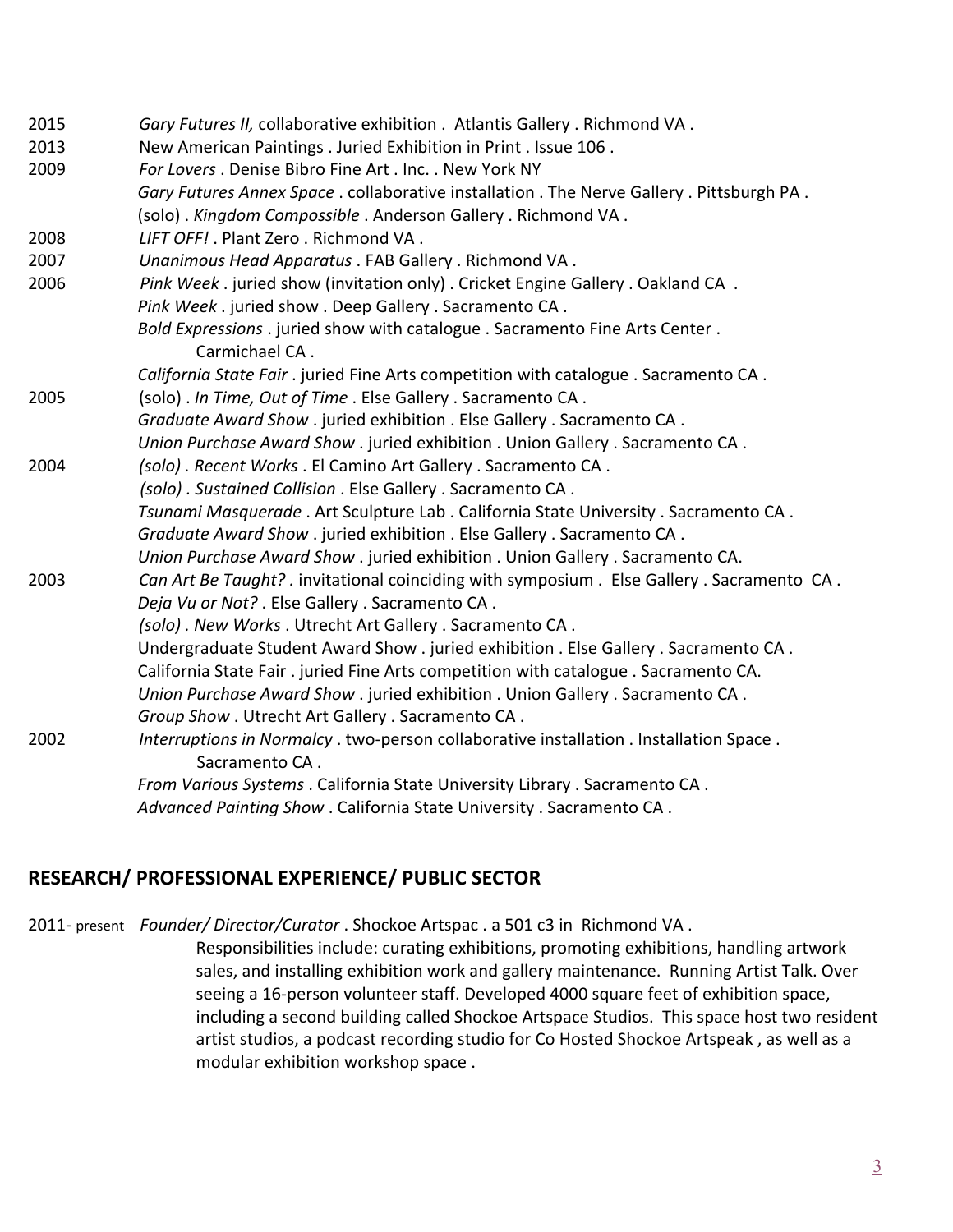# **CURATION**

| 2021 | FORM/PLAY . Solo Exhibition . Lindsay McCulloch . Shockoe Artspace . Richmond VA .                        |
|------|-----------------------------------------------------------------------------------------------------------|
|      | INHABITING THE SPACE UNDERNEATH THIS SKIN: Things to do in between rehearsing sleeping and                |
|      | making breathing a voluntary activity . Works 2003 -2021 . Solo Exhibition . Richard                      |
|      | Haley . Shockoe Artspace . Richmond VA.                                                                   |
|      | My Screen Time . Solo Exhibition . Marisa Stratton . Shockoe Artspace . Richmond VA                       |
|      | 10 YEARS OF SHOCKOE ARTSPACE: The Things We Build . 24-person exhibition . Shockoe Artspace               |
|      | . Richmond . VA.                                                                                          |
| 2020 | FOUR HORSEMEN & THE APOCALYPSE . Chino Amobi . Curtis Newkirk, Jr . James Williams . Josh                 |
|      | Williams . Shockoe Artspace . Richmond . VA .                                                             |
|      | NCECA 54 <sup>th</sup> Annual Conference Eternal . two-person exhibition . Wade                           |
|      | MacDonald. Jason Hacket . Shockoe Artspace. Richmond VA.                                                  |
|      | NCECA 54 <sup>th</sup> Annal Conference Multivalent . Elissa Armstrong . Trey Hill . Blair                |
|      | Clemo. Shockoe Artspace Studios. Richmond VA (Show canceled due to Covid).                                |
| 2019 | Dignified . Solo exhibition . Pat Lawsan Shockoe Artspace Richmond VA.                                    |
|      | Current Art Fair . 12 artists exhibited . Podcast recording with co-host and                              |
|      | design Communication director Dr. Garreth Blackwell . Premiere of Documentary,                            |
|      | The Builder. Co-Directed by Ryan Lauterio and Nick Seitz. Redskins Football Training                      |
|      | Facilities . Richmond VA.                                                                                 |
|      | Pentimento . Solo exhibition . Frank Philips . Shockoe Artspace . Richmond VA.                            |
|      | Childress Collection . select display of Don Childress private collection, displayed in                   |
|      | conjunction with the Documentary about the Don Childress called the Builder. Shockoe                      |
|      | Artspace Studios . Richmond VA.                                                                           |
|      | Curious Things . 3-person exhibition . Ashlynn Browning . Samantha (Bantly) Taylor . Natalie              |
|      | Schmitting . Shockoe Artspace . Richmond VA.                                                              |
|      | Surface Space . Solo exhibition . Lana Waldrep-Appl . Shockoe Artspace . Richmond VA.                     |
| 2018 | Shape Shifting . Solo exhibition . Nikki Painter . Shockoe Artspace . Richmond VA.                        |
|      | Prometheus Rising . Solo exhibition . Ian C. Hess . Shockoe Artspace . Richmond VA.                       |
|      | Absurd Survival . Solo Exhibition . Casey Criddle . Shockoe Artspace . Richmond VA .                      |
|      | This Must Be The Place . Solo exhibition .Jared Nathan Crane . Shockoe Artspace . Richmond<br>VA.         |
| 2017 | Interval . Solo exhibition . John M. Adams . Shockoe Artspace . Richmond VA.                              |
|      | Current Art Fair . group exhibition . Will Connally . Blade Wynne . Megan Wynne . J.T.                    |
|      | Kirkland. Roberto Jamora. Brian Barr. Lauren Rice. Jared Nathan Crane. John M                             |
|      | Adams . Main Street Train Station . Richmond VA.                                                          |
|      | Found Affinity . Solo Exhibition . Dakota Becker . Shockoe Artspace . Richmond VA.                        |
|      | Visitor . Solo exhibition . Roberto Jamora . Shockoe Artspace . Richmond VA .                             |
|      | Nothing Beside Remains . collaborative exhibition . Brian Barr . Lauren Rice . Shockoe Artspace .         |
|      | Richmond VA.                                                                                              |
| 2016 | Lake Elster . Solo exhibition . Will Connally . Shockoe Artspace . Richmond VA                            |
|      | Space Within, Space Without . Solo survey exhibition . J.T. Kirkland . Shockoe Artspace .<br>Richmond VA. |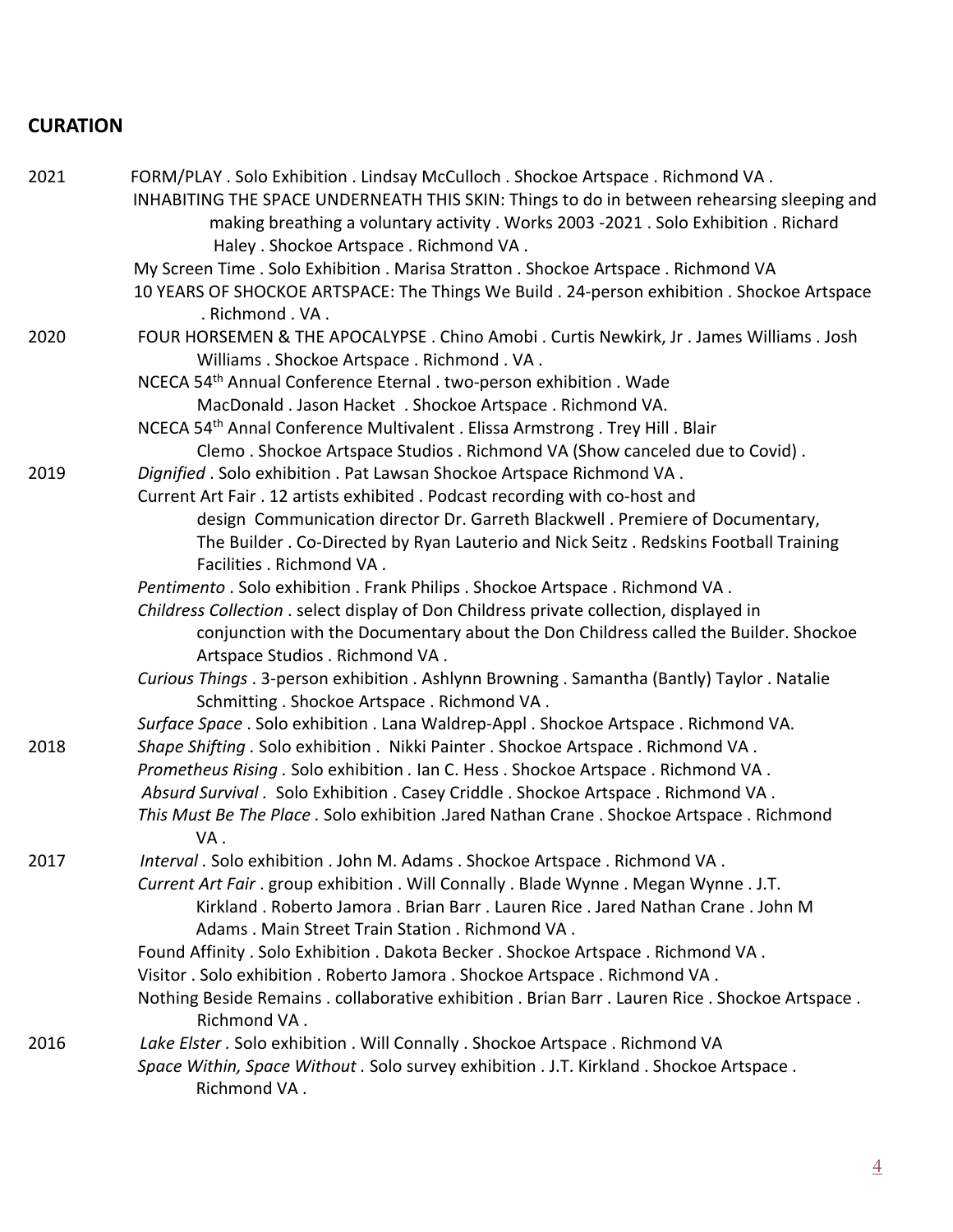| 2015 | Disputanta . Solo exhibition . Blade Wynne . Shockoe Artspace . Richmond VA          |
|------|--------------------------------------------------------------------------------------|
| 2014 | NOW WE'RE COOKIN. Two-person exhibition. Miles Hall. Shawn Yu. Shockoe Artspace.     |
|      | Richmond VA.                                                                         |
|      | Space Illusive . Solo exhibition Eli McMullen . Shockoe Artspace . Richmond VA.      |
| 2013 | In Transition . Group Exhibition featuring work by Chino Amobi, Jaclyn Brown,        |
|      | Curtis Newkirk, Emily Haslip, Katy Becker, Ryan Compton and Chance Godwin            |
|      | Shockoe Artspace . Richmond VA.                                                      |
| 2012 | Infinite Scroll. Solo exhibition Alex Curtis. Shockoe Artspace. Richmond VA.         |
|      | OhOkay, I can see it now! Group Exhibition featuring work by Clayton Smith,          |
|      | Johnny Utterback, Rachel Vanliere . Shockoe Artspace . Richmond VA.                  |
| 2011 | RE-FORM. Opening Exhibition of Shockoe Artspace featuring various local artists from |
|      | Richmond VA.                                                                         |

## **Publishing**

| 2021 | My Screen Time. Exhibition Catalogue. Text by Ryan Lauterio. Beholden to the Image.<br>100p. Color Soft Cover                                                                                                 |  |  |  |
|------|---------------------------------------------------------------------------------------------------------------------------------------------------------------------------------------------------------------|--|--|--|
| 2021 | FOUR HORSEMEN & THE APOCALYPSE. Exhibition Catalogue . Text by Ryan Lauterio. The<br>Worlds ending Plant a Tree . Text by Garreth C. Blackwell, Ph.D. Bomb The Future . 120p.<br>Color Soft Cover.            |  |  |  |
| 2020 | The Ken Gilbertson Band Presents: That's a Wrap! Something You Can Ride To VOL. 2. Music CD.<br>Conceptual performance art . Co-Conceptualized . Co - Production with team . Shockoe<br>Artspace.             |  |  |  |
| 2019 | Pat Lawson book: Dignified . Exhibition Catalogue . Text by Ryan Lauterio, Garreth C. Blackwell,<br>Ph.D. and Patterson Lawson. Published 2019. 64p, color, hardcover, 10 x 8 inches. ISBN:<br>9780464544166. |  |  |  |
|      | Conceived . Co-Wrote . Co – directed with Nick Sietz and produced through Shockoe Artspace,<br>The Builder. a Documentary about Don Childress.                                                                |  |  |  |
|      | Authored, exhibition catalog for Painter Sally Bowring's January, 2019, Solo exhibition at<br>Reynolds Gallery titled New Year New Work.                                                                      |  |  |  |
|      | Catalog essay is a 750-word critical write up about the artists' work for this<br>$\circ$<br>exhibition. The essay is titled <i>Extending Boundaries: at the edge of flourishing</i> .                        |  |  |  |
|      | Shockoe Art Speak: a Podcast on Art and Design Established as a program operating out of<br>Shockoe Artspace: This is a series founded and co-hosted by myself and Dr.                                        |  |  |  |

 Garreth Blackwell, assistant Professor in the VCU School of the Arts, Center for Creative Economy. Each episode average 10k to 15k listeners in over 150 countries.

## **Episodes published:**

| EP 1. Feb 6, 2019 | Shape Shifting: A Talk with Nikki Painter. 01:32:22 |  |
|-------------------|-----------------------------------------------------|--|
|                   |                                                     |  |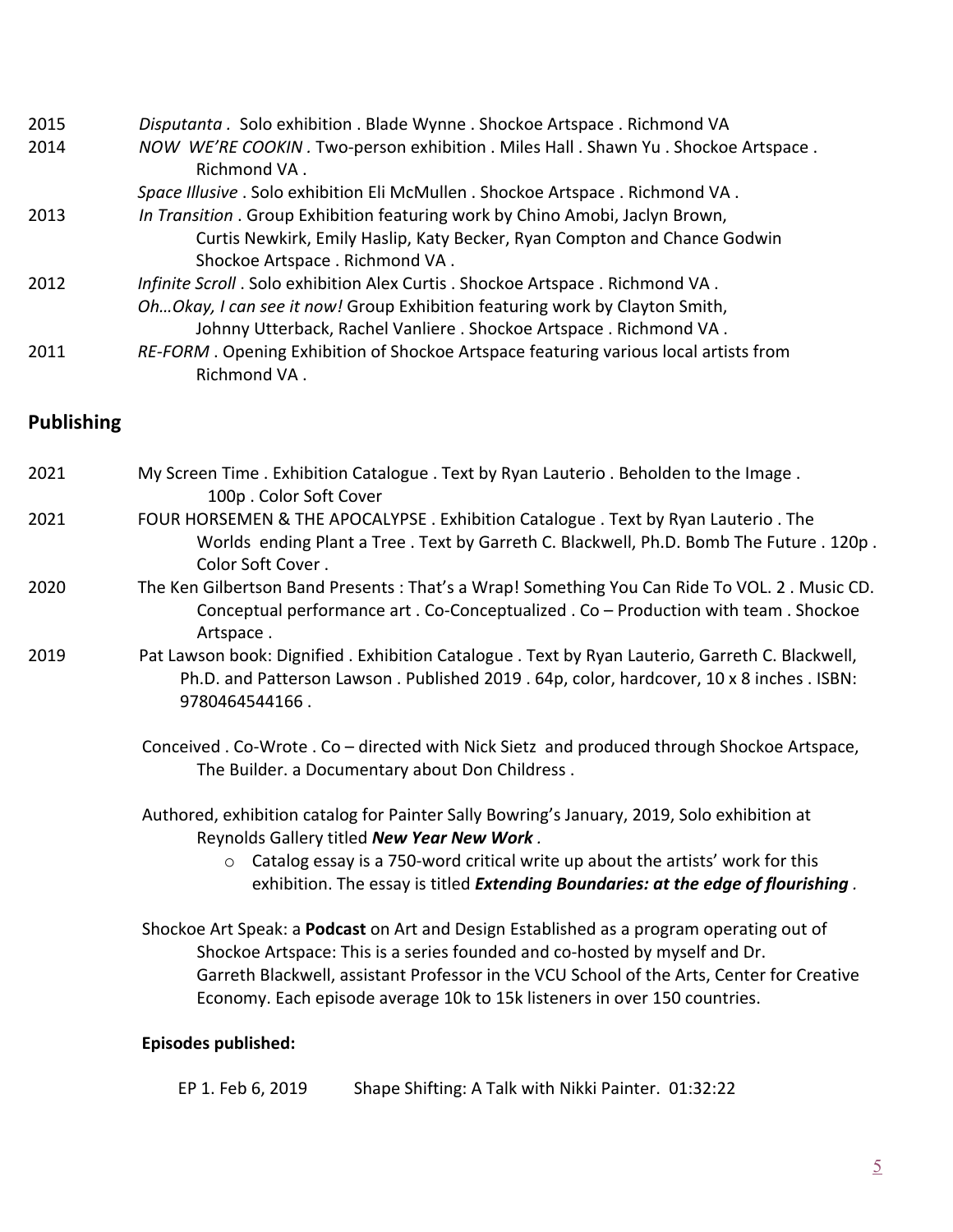| EP 2. Feb 25, 2019  | A Conversation with Chino Amobi, 01:36:27                                                                            |
|---------------------|----------------------------------------------------------------------------------------------------------------------|
| EP 3. Mar 16, 2019  | Surface Space: A Talk with Lana Waldrep-Appl. 01:47:45                                                               |
| EP 4. Mar 25, 2019  | Our New Studios and Where We Go from Here. 01:10:42                                                                  |
| EP 5. Apr 8, 2019   | Lake Elster: A Talk with Will Connally. 01:40:00                                                                     |
| EP 6. Apr 29, 2019  | A Conversation with Garreth Blackwell. 01:56:09                                                                      |
| EP 7. May 13, 2019  | A Conversation with Ryan Lauterio. 02:04:25                                                                          |
| EP 8. May 27, 2019  | A Conversation with Wesley Taylor. 02:42:15                                                                          |
| EP 9. June 10, 2019 | A Conversation with Sterling Hundley. 02:35:54                                                                       |
| EP 10. Jul 1, 2019  | Anxiety, Work/Life Integration and Satellite Brain Debris, Part 1.<br>01:56:15                                       |
| EP 11. Jul 15, 2019 | Curious Things: A Talk with Ashlynn Browning. 01:42:32                                                               |
| EP 12. Jul 29, 2019 | Anxiety, Work/Life Integration and Satellite Brain Debris, Part 2.<br>01:14:54                                       |
| EP 13. Aug 12, 2019 | Anxiety, Work/Life Integration and Satellite Brain Debris, Part 3.<br>02:19:41                                       |
| EP 14. Aug 26, 2019 | A Conversation with Ron Johnson. 01:50:03                                                                            |
| EP 15. Sep 9, 2019  | The Ecosystem of Art and Design Part 1: Organizations. 01:06:55                                                      |
| EP 16 Sep 23, 2019  | The Ecosystem of Art and Design, Part 2: Events 01:18:22                                                             |
| EP 17 Oct 7, 2019   | The Ecosystem of Art and Design, Part 3: People 01:57:44                                                             |
| EP 18 Oct 18, 2019  | A Conversation with Carey Kight. 02:16:51.                                                                           |
| EP 19 Nov 4, 2019   | On Location: Juggling Life and Burning Pants, Live at Current Art<br>Fair. 27                                        |
| EP 20 Nov 18, 2019  | Hold It Together: Cooperation, Collaboration and the Fight Against<br>Throwing People Under the Bus, Part 1.01:24:40 |
| EP 21 Dec 2, 2019   | On Location: The Question of Grad School, Live at Current Art Fair.<br>36:34                                         |
| EP 22 Dec 16, 2019  | On Location: Art and its Environment, Live at Current Art Fair.<br>25:34                                             |
| EP 23 Jan 6, 2020   | Hold It Together: Cooperation, Collaboration and the Fight Against<br>Throwing People Under The Bus, Part 2.01:42:43 |
| EP 24 Jan 13, 2020  | Social Media: Cultivating Inspiration vs the Infinite Scroll. 29:40                                                  |
| EP 25 Jan 20, 2020  | The Studio Critique and Utopia. 02:02:23                                                                             |
| EP 26 Jan 27, 2020  | Under the Influence: Social Media and Art Practice. 27:48                                                            |
| EP 27 Feb 3, 2020   | Paging Dr. Imposter. 01:26:06                                                                                        |
| EP 28 Feb 10, 2020  | Elite vs Elitism. 32:11                                                                                              |
| EP 29 Feb 17, 2020  | The Practice of Studio Practice. 01:58:22                                                                            |
| EP 30 Feb 24, 2020  | Objects as Origins. 29:20                                                                                            |
| EP 31 Mar 2, 2020.  | Inspired By Actual Events. 01:14:15                                                                                  |
| EP 32 Mar 9, 2020   | Teacher, I have a question. 33:31                                                                                    |
| EP 33 Mar 30, 2020  | How We Doin', Fam? 30:20.                                                                                            |
| EP 34 April 6, 2020 | Sanity in the Time of COVID-19. 01:22:05                                                                             |
| EP 35 Apr 13, 2020  | Brother, Can You Spare Some Confidence? 01:12:54                                                                     |
| EP 36 Apr 20, 2020  | Color, Color, Everywhere<br>38:38                                                                                    |
| EP 37 Apr 27, 2020  | Brother, Can You Spare Some Confidence? Part 2. 01:22:10                                                             |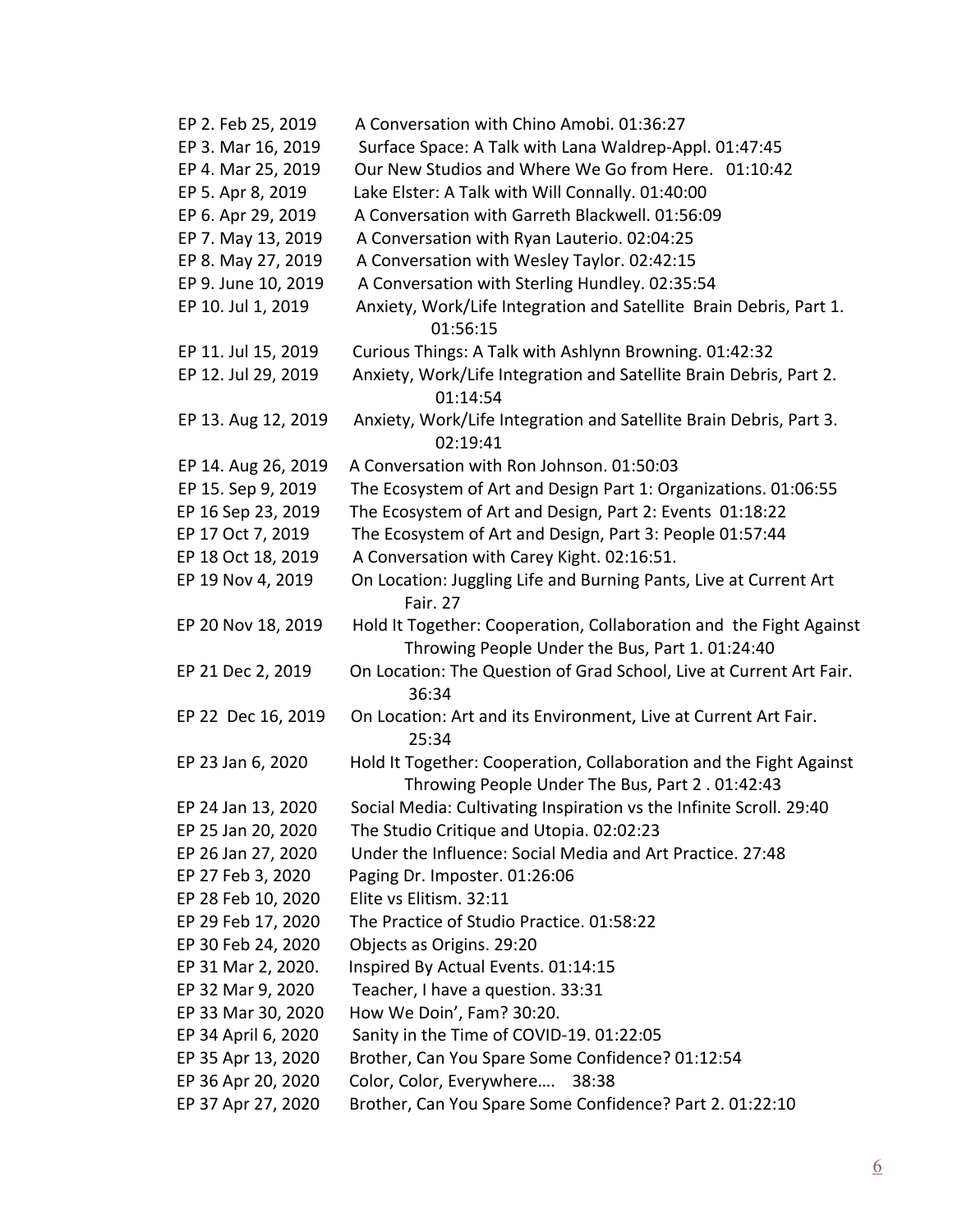| EP 38 May 4, 2020   | Brother, Can You Spare Some Confidence? Part 3. 01:22:25                          |
|---------------------|-----------------------------------------------------------------------------------|
| EP 39 May 11, 2020  | Stop, Collaborate and Listen. 38:19                                               |
| EP 40 May 18, 2020  | "What Did You Mean By That?" with Ian C. Hess 01:22:48                            |
| EP 41 June 1, 2020  | Hope and the Gallery: A Conversation with Painter Curtis Newkirk,<br>Jr. 01:25:52 |
|                     | <b>Black Artists Matter 04:47</b>                                                 |
| EP 42 June 11, 2020 |                                                                                   |
| EP 43 June 22, 2020 | Navigating Opportunities: The People 01:02:49                                     |
| EP 44 June 29, 2020 | Navigating Opportunities: The Work. 46:16                                         |
| EP 45 July 6, 2020  | Navigating Opportunities: The Writing 45:52                                       |
| EP 46 July 20, 2020 | A Conversation with Dontrese Brown 02:09:33                                       |
| EP 47 Aug 3, 2020   | Ken Gilbertson and Hatchback Gallery 34:16                                        |
| EP 48 Aug 18, 2020  | The Need for Critique 01:10:47                                                    |
| EP 49 Aug, 31 2020  | Now Where Do We Put All This Art? 34:07                                           |
| EP 50 Sep 7, 2020   | Half Way to 100 Episodes! 24:10                                                   |
| EP 51 Sep 14, 2020  | A Conversation with Nicholas Seitz 01:23:49                                       |
| EP 52 Sep 21, 2020  | If It Can Help, It Can Hurt 20:09                                                 |
| EP 53 Oct 5, 2020   | If You Love it, Let it Go 57:22                                                   |
| EP 54 Oct 12, 2020  | A Return to the Gallery 38:49                                                     |
| EP 55 Oct 19 2020   | Grants, and Introduction 30:28                                                    |
| EP 56 Oct 26, 2020  | Gimme Just a Little Space 53:04                                                   |
| EP 57 Nov 2, 2020   | Creative Systems: A Conversation with Josh Williams 01:32:46                      |
| EP 58, Nov 9, 2020  | Gimme Just a Little Space, Part Two: A Conversation with Katy<br>Becker 01:13:21  |
| EP 59 Nov 16, 2020  | Beholden to the Beast: A Conversation with Miguel Carter-Fisher<br>03:05:24       |
| EP 60 Nov 23, 2020  | Grants, an Introduction, Part II: Build Your Proposal 32:48                       |
| EP 61 Nov 30, 2020  | Going for What I like: A Conversation with Aamina Palmer                          |
|                     | 01:09:52                                                                          |
| EP 62 Dec 7, 2020   | Non-Heroic: A Conversation with Taylor A. White 01:36:33                          |
| EP 63 Dec 14, 2020  | Getting the Band Back Together 01:02:51                                           |
| EP 64 Dec 21, 2020  | Merry Christmas! Happy Holidays! 07:22                                            |
| EP 65 Dec 28, 2020  | Grants, an Introduction, Part III: Build Your Proposal 23:24                      |
| EP 66 Jan 4, 20201  | Grants, an Introduction, Part IV: You've Won! 38:25                               |
| EP 67 Jan 11, 2021  | Mike Tyson and Grandma Paintings: A Conversation with Chino<br>Amobi 01:40:19     |
| EP 68 Jan 18, 2021  | A Haggard Twenty-Three: A Conversation with Abigail Giuseppe<br>02:08:04          |
| EP 69 Jan 25, 2021  | Rethink: An Introduction 47:37                                                    |
| EP 70 Feb 1, 2021   | State of the Studio 2021 36:04                                                    |
| EP 71 Feb 8, 2021   | Rethink: The Artist Formerly Known as Starving 46:46                              |
| EP 72 Feb 15, 2021  | How's Your Space? 25:46                                                           |
| EP 73 Feb 22, 2021  | Rethink: The Artist Formerly Known as Redundant                                   |
| EP 74 Mar 1, 2021   | Untitled, For Now 28:03                                                           |
| EP 75 Mar 8, 2021   | Rethink The World, Part 1 53:33                                                   |
|                     |                                                                                   |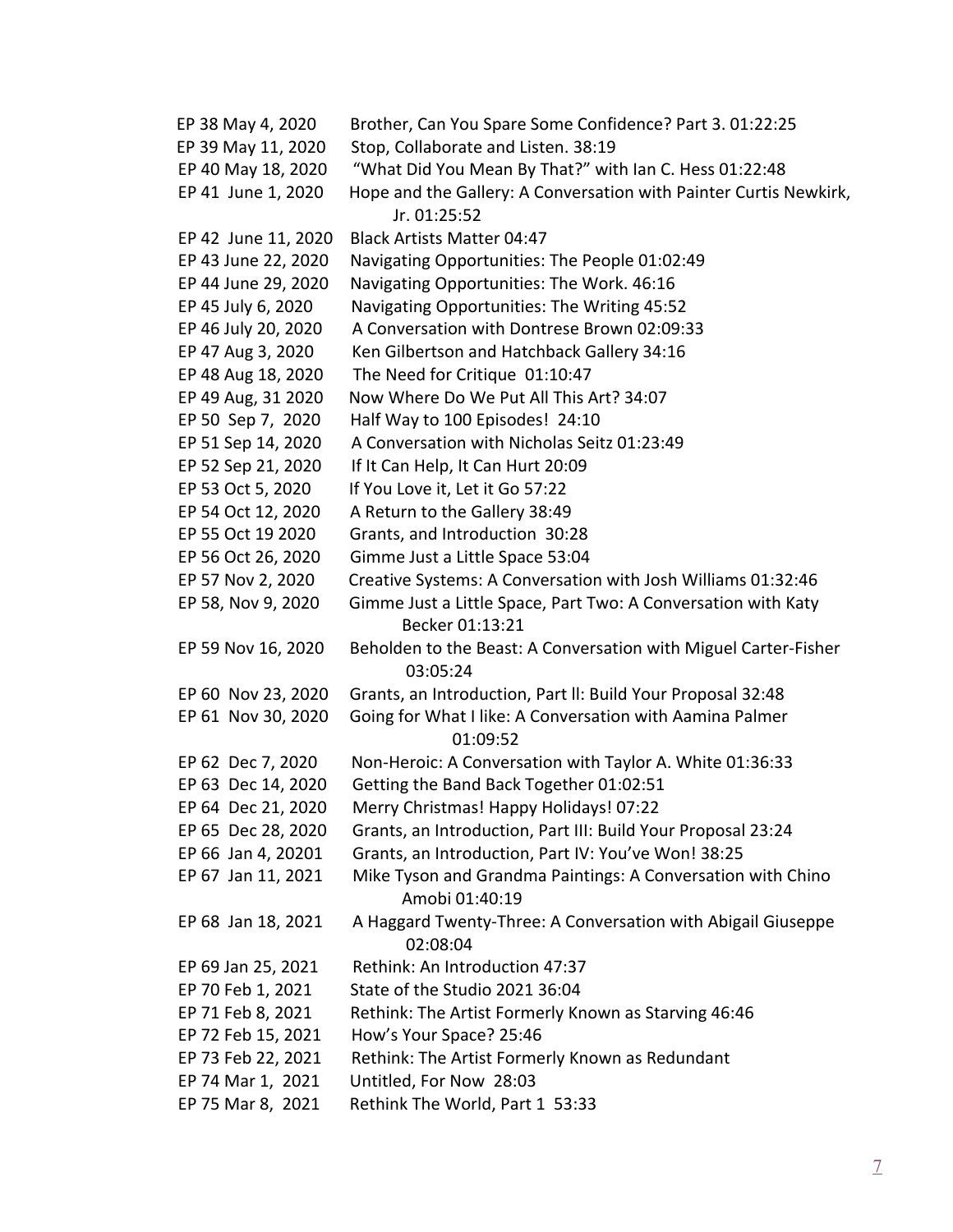EP 76 Mar 15, 2021 Ten Year Telethon 33:14 EP 77 Mar 29, 2021 Rethink The World, Part 2 54:56 EP 78 Apr 5, 2021 Hustle and Grow: A Conversation with Iain McLennan Duffus 01:54:51 Ep 79 Apr 12, 2021 Rethink: Imagination 01:27:26 EP 80 Apr 19, 2021 Rethink: Innovation 01:26:51 EP 81 Apr 26, 2021 Why Do You Do What You Do? 01:02:46 EP 82 May 3, 2021 Rethink: Are Kids and Art like Oil and Water? 36:28 EP 83 May 17, 2021 Rethink: Rest and Replenishment 01:13:51 EP 84 May 24, 2021 Summertime and the Living is Easy 42:54 EP 85 May 31, 2021 Rethink: Space 35:06 EP 86 June 7, 2021 Rethink: Isolation 39:54 EP 87 June 14, 2021 My Screen Time: A Conversation with Marisa Stratton 01:12:11 EP 88 June 21, 2021 Rethink Poverty – Part 1 38:51 EP 89 June 28, 2021 Rethink: Vacation 58:02 EP 90 July 19, 2021 Rethink: Gossip 36:35 EP 91 July 26, 2021 Rethink: Poverty – Part 2 28:09 EP 92 Aug 2, 2021 If These Walls Could Talk 43:18 EP 93 Aug 9, 2021 Rethink: Ripping People Off 01:14:19 EP 94 Aug 16, 2021 We've Got a Bone to pick 54:48 EP 95 Aug 30, 2021 Brain Debris 39:44 EP 96 Sep 6, 2021 Inhabiting the space Underneath this Skin: A Conversation with Richard Haley 01:05:19 EP 97 Sep 13, 2021 New Practice, New Digs: A Conversation with Ken Gilbertson 01:18:30 EP 98 Sep 20, 2021 Damage and Debris 01:53:50 EP 99 Sep 27, 2021 Rethink: Your Work in Conversation with Others 45:26 EP 100 Oct 5, 2021 Rethink: Suffering and Death, Part one 01:20:23 EP 101 Oct 18, 2021 Rethink: Suffering and Death Part two 01:54:23 EP 102 Nov 9, 2021 You May Have Noticed We Were Missing… 38:42 EP 103 Nov 23, 2021 Brain Debris: Nostalgia 42:40 EP 104 Nov 29, 2021 Rethink: Suffering and Death Part three 01:03:19 EP 105 Dec 3, 2021 Rethink: Suffering and Death Part four 01:25:06 EP 106 Dec 13, 2021 Shellacked Patrick Swayze: with Lindsay McCulloch 01:18:02 EP 107 Dec 20, 2021 Happy Holidays from Ryan and Garreth 20:26 EP 108 Dec 27, 2021 A Conversation with Alex Britto 01:43:06 EP 109 Jan 25, 2022 Stunner Shades and Bald Man Mullets: An Introduction to calling in the Arts 37:06 EP 110 Jan 31, 2022 Deconstructing Jerry's Tweets- Episode one 34:59 EP 111 Feb 7, 2022 Calling in the Arts: Vocation 58:22 EP 112 Feb 14, 2022 Calling in the Arts: Why So Serious? 31:00 EP 113 Feb 21, 2022 Calling in the Arts: Freewill 48:46 EP 114 Feb 28, 2022 Calling in the Arts: Freewill – Part Two 01:35:44 EP 115 Mar 7, 2022 Calling in the Arts: Listeners questions 01:04:48 EP 116 Mar 14, 2022 Design Stuff: Milton Glaser 47: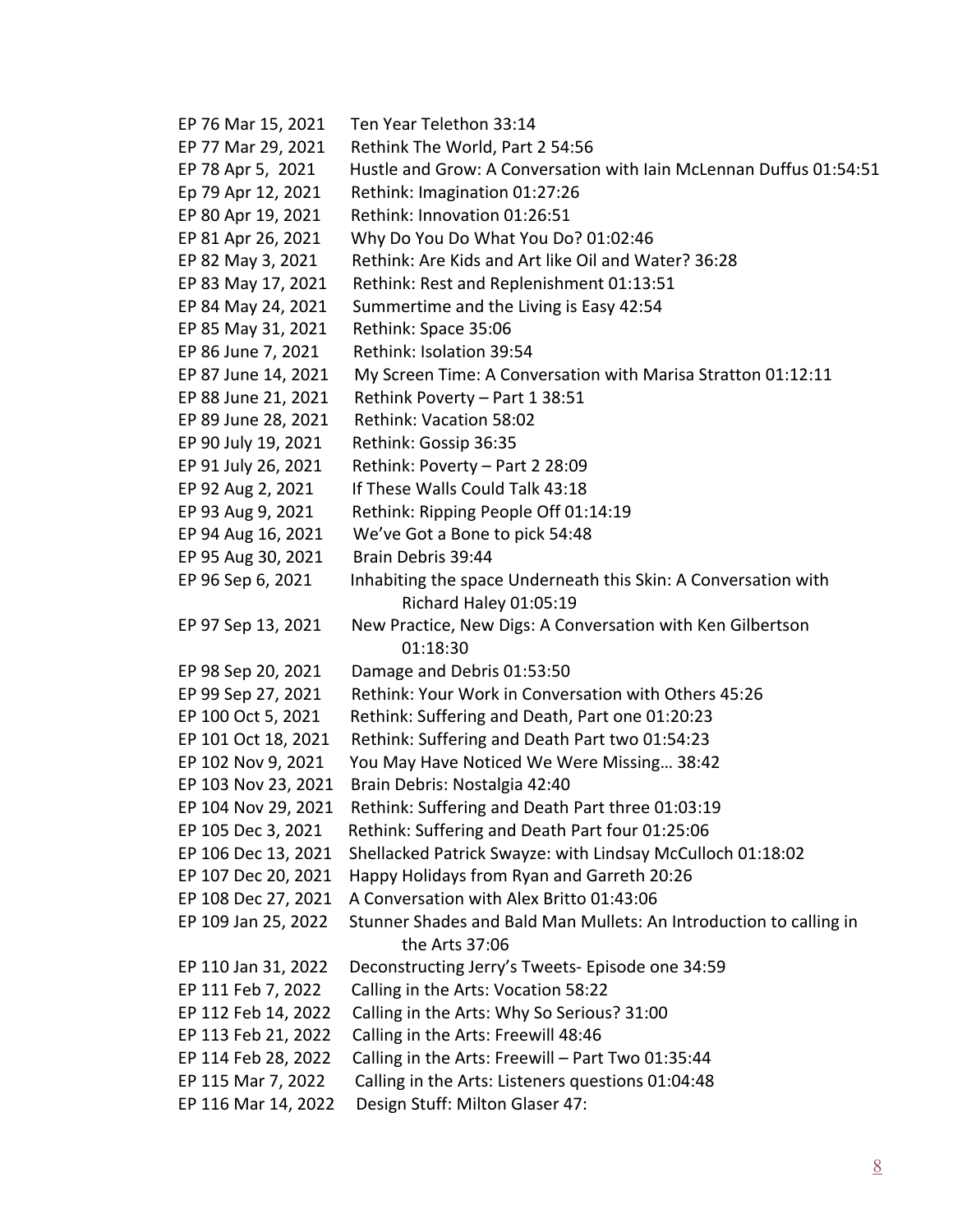## **Corporate Collection**

2019 5 . paintings . Capital Ones permanent collection .

## **BIBLIOGRAPHY**

*Image Journal . Issue 108 . March . 2021 . Curators Corner . p95-96 Virginia Living Magazine . February 2021 Issue . The Builder .* p19 . New American Paintings . Issue 106 . Summer 2013, p84-87 . VCU Masters of Fine Arts thesis exhibition catalog . January 2009 . California Arts Inc. BOLD EXPRESSIONS show catalogue . November 2006, p24 . Ogden, Jack, Juror's statement . California State Fair Fine Art Competition catalogue . August 2006, p24 . Lauterio, Ryan, Artist statement . California State Fair Fine Art Competition catalogue . August 2006, p24 . California State Fair Fine Art Competition catalogue . August 2003, p26 .

## **WEBSITE PUBLICATIONS**

*The Builder . RVA MAG . October 2020 . https://rvamag.com/tags/the-builder Ryan Lauterio . Director page for the Builder . https://www.imdb.com/name/nm11880510/?ref\_=tt\_cl\_t13 Ryan Lauterio .* Style Weekly . 2019 . https://www.styleweekly.com/richmond/in-the-studio/ *Ryan Lauterio .* Antelope Valley Press . 2018 https://www.avpress.com/news/local\_news/seven-to-joinpalmdale-high-s-hall-of-fame/article\_bece7dc2-ccbc-11e8-bffb-679b8796750d.html *Ryan Lauterio* . New American Paintings . 2013 https://www.newamericanpaintings.com/artists/ryan-lauterio *Ryan Lauterio* . Sick of the Radio . August 2, 2011 http://sickoftheradio.com/2011/08/02/art-ryan-lauterio/ *Ryan Lauterio* . Beautiful Decay . July 29, 2011 http://beautifuldecay.com/2011/07/29/ryan-lauterio/

#### **BLOGS**

My work was selected on Other Peoples Pixels Instagram page post Art of the Day. May 2019 NAP Southern Issue (#106) Sneak Peak, New American Paintings . June 13, 2013 http://newamericanpaintings.wordpress.com/2013/06/13/nap-southern-issue-106-sneakpeek/#more-13721 Lee Gainer, *Ryan Lauterio*, PEEK . October 29, 2012 http://leegainer.blogspot.com/2012/10/ryan-t-lauterio.html Ryan Lauterio, A Thousand Living Painters . October 20, 2010 http://a1000livingpainters2010.wordpress.com/2010/10/29/ryan-todd-lauterio/